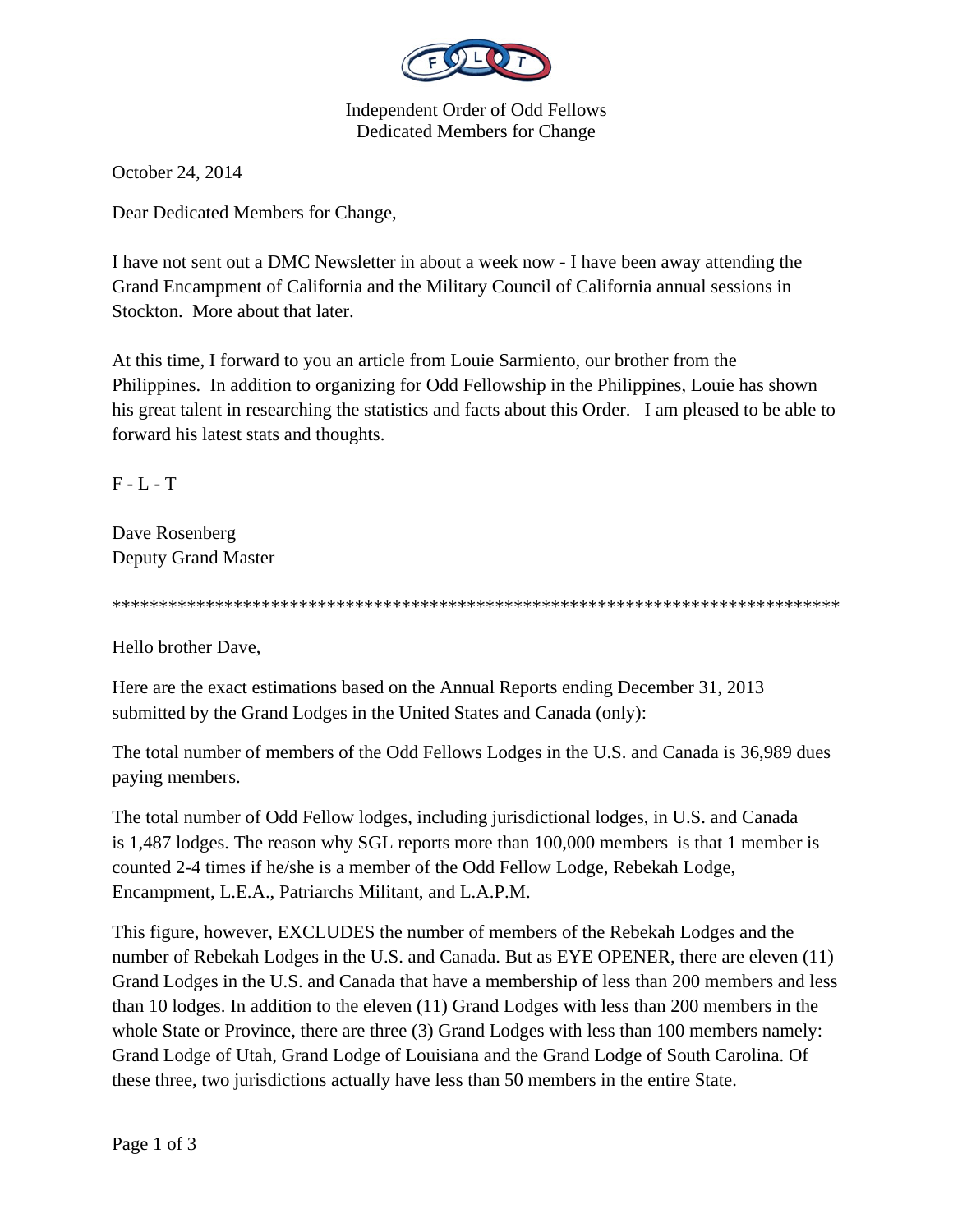

Independent Order of Odd Fellows Dedicated Members for Change

The Sovereign Grand Lodge needs to have a program to help these struggling jurisdictions and lodges increase their membership at least to 100 members again. This surely sends a message that the Sovereign Grand Lodge needs to invest and focus on assisting and supporting its Grand Lodges and Lodges. SGL may need to come up with activities or projects or "benefits" for members that will give people to appreciate their why they join. There are some people who post on the Odd Fellows facebook.com page that they are wasting money joining the Odd Fellows for nothing because they say that many of our lodges actually do not do anything other than just hold regular meetings. We need projects that allow our members to get involved "physically". We need to offer something that our members can enjoy and find fulfillment in doing so. Our organizational structure is still bureaucratic and "old school" that some of our lodges perceive our Grand Lodges and the Sovereign Grand Lodge as higher organizations that drain the finances of our lodges but do not give back to help their lodges. Most of our Grand Lodges and the Sovereign Grand Lodge give out thousands of dollars and millions to other charity foundations instead and these other organizations do most of the good works while our lodges suffer and our whole Order suffers because people barely know us because we, Odd Fellows and Rebekahs, are not the ones really doing all the good works. Maybe SGL should try to focus on supporting our lodges by creating a "grant program" for lodges who have a local charity project or social event in their local community. In this way, it is the Odd Fellows or Rebekahs who are really doing the good works in the community rather than just SGL giving out most of the money to big charity foundations that barely help get members into our Order. Also, with projects and activities, members may find more fulfillment in being members because they sense that their lodge actually do something good to express the principles. And if the I.O.O.F. wants to focus on character improvement and wants to maintain its rituals, its rituals may need more moral substance. I have reviewed the rituals that the Odd Fellows in Denmark, Sweden, Norway, Iceland and Finland use and the moral/philosophical content of their version of the Lodge rituals is, in my opinion, more interesting and may have more impact to a person's character and outlook. The Unwritten work that they also use have deeper philosophical meanings so the signs and passwords are not mainly just a way of identifying each other but also hold some moral teachings. The 2003 version of the Odd Fellows ritual issued by SGL, in my opinion as a person fond of ritualism, is so plain and seems to be cut-off of most of the moral substance as compared to what the Odd Fellows in Europe use. In Europe, the rituals clearly shows a member that the Odd Fellows is not a mere charity organization or social club but also as a "school of ethics" and I loved their rituals as I reviewed them. The obligations also have the psychological attachment of treating members with respect and avoiding bickering and back-stabbing which is good noting the bickering and conflict that can be seen in some lodges in North America.